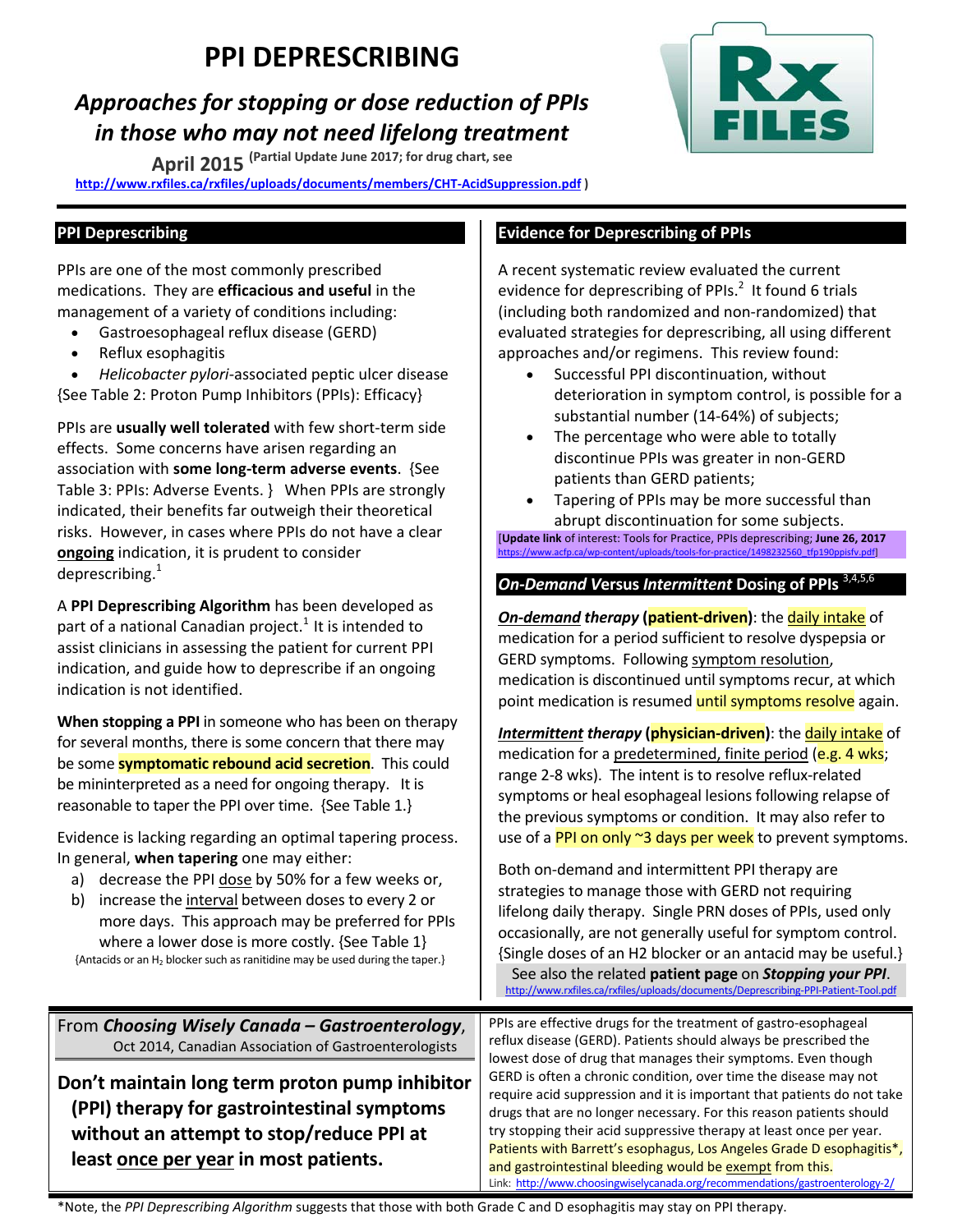### *Deprescribing Medications – Some background*

There is a lot of interest in the "deprescribing" of certain medications in select patients.<sup>7,8,9</sup> However, there are often many challenges to overcome on the way to success.

For the purposes of this newsletter, the term "deprescribing" is used to denote *a reduction in dosage with or without discontinuation* of the medication.

#### **Reasons to consider deprescribing a medication**

- **Changing priorities** and needs at end-of-life
- Medication **lacks a current indication**
- Medication is associated with increased risk of **potential harms** with ongoing or long-term use
- Medication associated with drug/food interactions
- Medication is of **low priority**, relative to others, and there is a desire to reduce **polypharmacy**
- Discussion reveals medication is **no longer desired or required** by the patient (shared decision making)

#### **Three Select Medication Categories for Deprescribing**

- 1) **PPIs:** useful in peptic ulcer disease and GERD; however, some do not require lifelong therapy that carries its own risk of harms & uncertainties.<sup>10</sup> It is prudent to review for current indication &/or possible PPI discontinuation, e.g. after hospital discharge.
- 2) **Benzodiazepines:** useful for the treatment of anxiety and short-term for insomnia; however, associated with increased risk of falls, and impaired cognition and function.<sup>11</sup> "Time efficient interventions" are effective in curbing long-term use in select patients.<sup>12</sup>
- 3) **Opioids in Chronic Non-Cancer Pain**: when adverse events present and/or there is no improvement in function.

#### **Two Select Patient Groups for Deprescribing**

1) **Older adults**: a variety of factors result in older adults being a prime group to assess for potential medications to deprescribe. Increased risk of medication-related adverse events, drug interactions, medication burden, shortened life expectancy, frailty and changing priorities all give reason to reassess and reduce unnecessary polypharmacy when possible.

- 2) **End of life / palliative care patients:** as patients near the end of life, the emphasis often shifts toward optimizing comfort and quality of life. Thus medications that have been used for primary prevention of disease may be tapered and/or discontinued. It is usually appropriate to aim for less intensive management of conditions such as *hypertension* & *diabetes*, where the *time-to-benefit* falls into a longer timeframe. Consider deprescribing:
	- ASA, statins; possibly warfarin for atrial fibrillation
	- Iron, vitamins, herbal/natural products
	- Bisphosphonates (unless used for hypercalcemia with malignancy)
	- Hormone therapy
	- Anti-hypertensives and anti-hyperglycemics

#### **A Process for** *Artful Deprescribing*

While medication reassessment and deprescribing is often a noble goal, it is equally important to have an approach that ensures positive, and not adverse, outcomes. One does not want to stop a medication that has a valid and important indication. A deprescribing trial may result in re-emergence of symptoms or a condition that was responding to the medication. Successful deprescribing should take a deliberate approach that includes:

- 1) Identify and prioritize potential medications.
- 2) Engage the patient, family and/or caregivers and make a plan. Decide whether a tapering regimen is needed and instruct on how to manage any withdrawal symptoms that may emerge.
- 3) Taper and/or discontinue medication and ensure adequate communication with patient, caregivers, the pharmacist, and other health professionals. {See also *Geri-RxFiles – Tapering* section.}
- 4) Monitor and review for any important outcomes or withdrawal symptoms.
- 5) Allow for discussion and shared decision making that acknowledges the patient's values & priorities.

|  | Patient Information Tools to Assist in Deprescribing |  |      |  |
|--|------------------------------------------------------|--|------|--|
|  |                                                      |  | . 13 |  |

- 1) **PPI Deprescribing** see inside; also available online 1) http://www.rxfiles.ca/rxfiles/uploads/documents/Deprescribing-PPI-Patient-Tool.pdf 2) http://www.criugm.qc.ca/fichier/pdf/PPI-EN-Men.pdf
- 2) **Benzodiazepine Deprescribing** available online 14 http://www.criugm.qc.ca/fichier/pdf/BENZOeng.pdf
- 3) **Opioid Tapering Template** available online 15 http://www.rxfiles.ca/rxfiles/uploads/documents/Opioid-Taper-Template.pdf

| Table 1: Practical, PPI taper strategies that reduce the dose without resulting in an inadvertent increased cost                                                   |                                        |                                                                                        |                                                                                  |  |  |  |
|--------------------------------------------------------------------------------------------------------------------------------------------------------------------|----------------------------------------|----------------------------------------------------------------------------------------|----------------------------------------------------------------------------------|--|--|--|
| Rabeprazole PARIET                                                                                                                                                 | 20 <sub>mg</sub> daily <sup>\$18</sup> | $\Rightarrow$ 10mg daily <sup>\$15</sup>                                               | $\Rightarrow$ 10mg every other day <sup>\$12</sup> , or only when needed         |  |  |  |
| Pantoprazole PANTOLOC                                                                                                                                              | 40 <sub>mg</sub> daily <sup>\$23</sup> | $\Rightarrow$ 20mg daily <sup>\$21</sup>                                               | $\Rightarrow$ 20mg every other day $515$ {TECTA av 40mg/d, $\gamma$ cost $535$ } |  |  |  |
| Omeprazole LOSEC                                                                                                                                                   | 20 <sub>mg</sub> daily <sup>\$24</sup> | $\Rightarrow$ 20mg every other day $516$                                               | [lower 10mg/day dose of omeprazole 个's cost <sup>537</sup> ]                     |  |  |  |
| Lansoprazole PREVACID                                                                                                                                              |                                        | 30mg daily $527 \approx 15$ mg daily $527$                                             | $\Rightarrow$ 15mg every other day <sup>\$19</sup> , or only when needed         |  |  |  |
| <b>Esomeprazole NEXIUM</b>                                                                                                                                         |                                        | 40mg daily <sup>*\$82</sup> $\approx \otimes$ $\Rightarrow$ 20mg daily <sup>\$82</sup> | $\Rightarrow$ 20mg every other day <sup>\$42</sup> , or only when needed         |  |  |  |
| Dexlansoprazole DEXILANT                                                                                                                                           |                                        | 60mg daily <sup>*\$87</sup> $x \otimes \Rightarrow$ 30mg daily <sup>\$87</sup>         | $\Rightarrow$ 30mg every other day <sup>\$47</sup> , or only when needed         |  |  |  |
| Note: costs denote typical consumer cost per month for lowest cost generic product (SK, Canada). PPIs most effective if taken on an empty stomach ~30minutes prior |                                        |                                                                                        |                                                                                  |  |  |  |
| to a meal.  ighthrow SK, X = non-formulary in SK, ⊗=non-formulary NIHB. *Standard/comparative dose would be esomeprazole 20mg & dexlansoprozole 30mg per day       |                                        |                                                                                        |                                                                                  |  |  |  |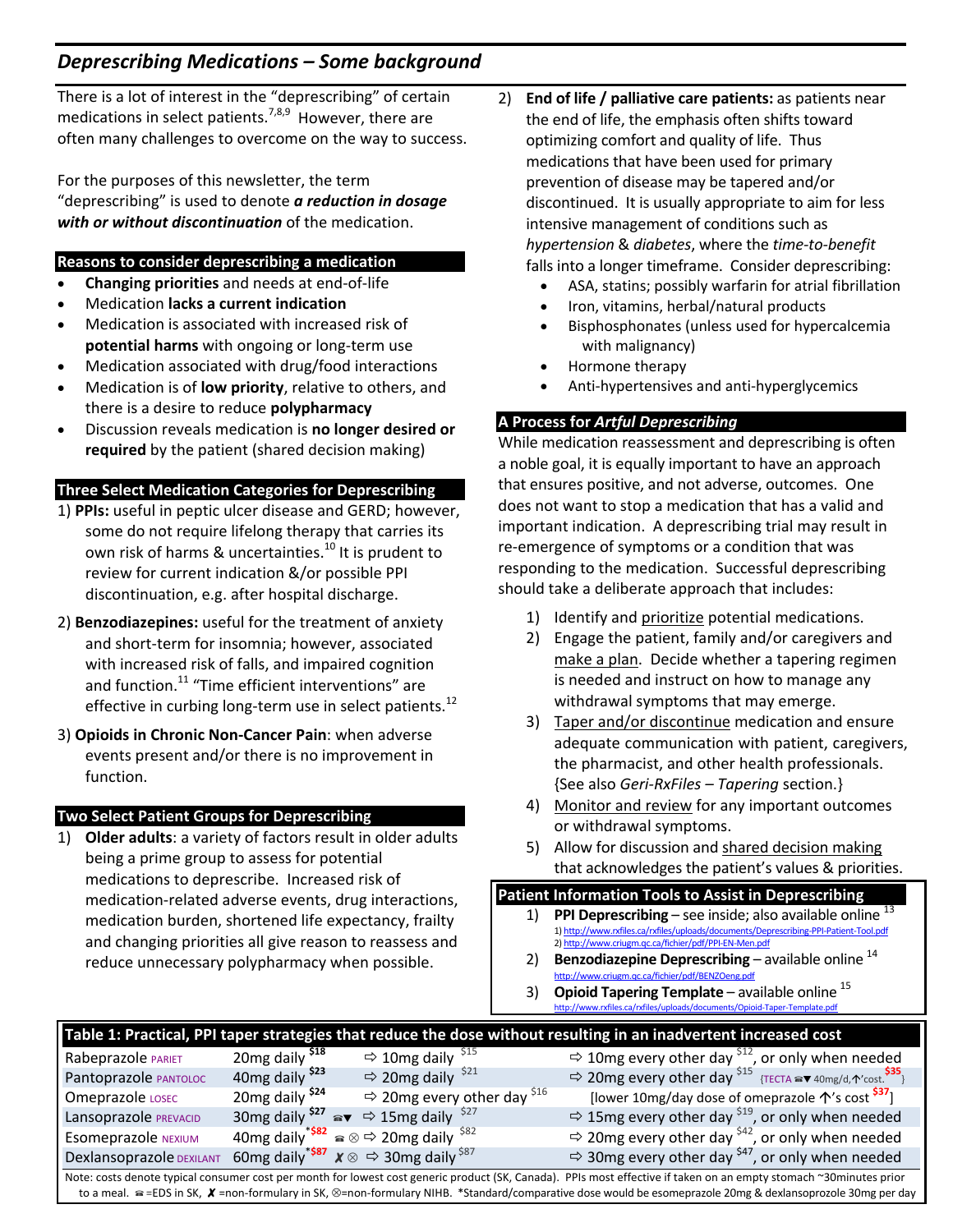## Table 2: **Proton Pump Inhibitors (PPIs): Efficacy** \*

| <b>Systematic Reviews: Common PPI Primary Care Indications</b>                                                                                                                                                                                                                                                                                                                                                                                                                                                                                                                                                                                                                                                                                                                                                                                                                                                                                       |                                                                                                                                                                                                                                                                                                                                                                                                                                                                                                                                                                                                                                                                                                                                                                                                                                                                                                                                                                                                                                                                                                                                                                                                                                        |  |  |  |
|------------------------------------------------------------------------------------------------------------------------------------------------------------------------------------------------------------------------------------------------------------------------------------------------------------------------------------------------------------------------------------------------------------------------------------------------------------------------------------------------------------------------------------------------------------------------------------------------------------------------------------------------------------------------------------------------------------------------------------------------------------------------------------------------------------------------------------------------------------------------------------------------------------------------------------------------------|----------------------------------------------------------------------------------------------------------------------------------------------------------------------------------------------------------------------------------------------------------------------------------------------------------------------------------------------------------------------------------------------------------------------------------------------------------------------------------------------------------------------------------------------------------------------------------------------------------------------------------------------------------------------------------------------------------------------------------------------------------------------------------------------------------------------------------------------------------------------------------------------------------------------------------------------------------------------------------------------------------------------------------------------------------------------------------------------------------------------------------------------------------------------------------------------------------------------------------------|--|--|--|
| <b>Evidence for Gastrointestinal Outcomes</b>                                                                                                                                                                                                                                                                                                                                                                                                                                                                                                                                                                                                                                                                                                                                                                                                                                                                                                        | <b>Clinical Implications</b>                                                                                                                                                                                                                                                                                                                                                                                                                                                                                                                                                                                                                                                                                                                                                                                                                                                                                                                                                                                                                                                                                                                                                                                                           |  |  |  |
| Uninvestigated gastroesophageal reflux disease (GERD) <sup>16</sup><br>Heartburn remission: PPI 72% vs. placebo 25%, NNT 2 high QOE<br>PPI 55% vs. H2RA 32%, NNT 4 moderate QOE<br>Reflux (erosive) esophagitis <sup>29,30</sup><br>Usual Tx: 8 wks Acute<br>Acute healing of erosive esophagitis: PPI 83% vs. placebo 28%, NNT 2*<br>PPI 80% vs. H2RA ± prokinetic 54%, NNT 4*<br>Maintenance of healed esophagus:<br>PPI 78% vs. placebo 21%, NNT 2*<br>PPI 78% vs. H2RA 42%, NNT 3*<br>Maintenance of symptom relief:<br>PPI 71% vs. placebo 24%, NNT 2*<br>PPI 78% vs. H2RA 56%, NNT 4*<br>Endoscopy negative reflux disease <sup>16+</sup><br>Usual Tx: 4-8 wks Acute<br>Heartburn remission: PPI 38% vs. placebo 13%, NNT 4 moderate QOE<br>PPI 55% vs. H2RA 43%, NNT 8 low QOE<br>Functional (non-ulcer) dyspepsia 31+<br>Usual Tx: 2-8 wks Acute<br>Improvement in dyspepsia: PPI 34% vs. placebo 25%, NNT 10*<br>PPI 32% vs. H2RA 28%, NSS* | The evidence does not identify which patients with GERD symptoms would<br>benefit most from a PPI vs. an H2RA (e.g., ranitidine) as initial therapy $^{16}$<br>It is not known if PPI therapy affects the progression to possible complications<br>associated with reflux esophagitis (e.g., peptic stricture, bleeding, ulceration,<br>Barrett's esophagus, esophageal adenocarcinoma) <sup>17,18</sup><br>There is currently insufficient evidence to establish a role for PPI therapy in the<br>treatment of extra-esophageal GERD symptoms (e.g., nonspecific chronic cough,<br>asthma, laryngeal symptoms) <sup>18,19,20,21</sup><br>PPI therapy may improve symptoms in a small proportion of patients with<br>functional (non-ulcer) dyspepsia but PPIs are not more effective than H2RAs <sup>16</sup><br>Comparisons of once daily, high doses of PPIs vs. once daily, standard doses of PPIs<br>have not demonstrated consistent and clinically important benefits with the<br>higher doses (e.g., as initial therapy in GERD or reflux esophagitis) <sup>18,19,22,23,24,26</sup><br>The efficacy and safety of twice daily PPI therapy is relatively unstudied for these<br>primary care indications <sup>25,26,27,28</sup> |  |  |  |
| Helicobacter pylori eradication (HPE) for peptic ulcer disease <sup>32</sup><br>Duodenal ulcer recurrence: HPE 13% vs. placebo 67%, NNT 2*<br>$Tx: \leq 2wks$<br>HPE 12% vs. maintenance ulcer healing drug 16%, NSS*<br>Gastric ulcer recurrence: HPE 16% vs. placebo 50%, NNT 3* Usual Tx: 4-8 wks Acute<br>Prevention of NSAID associated peptic ulcer 37<br>Endoscopic peptic ulcer: PPI 14% vs. placebo 36%, NNT 4*                                                                                                                                                                                                                                                                                                                                                                                                                                                                                                                             | In H. pylori positive patients with peptic ulcer disease, eradication therapy<br>decreases peptic ulcer recurrence compared to no treatment <sup>32</sup><br>Prolonged PPI therapy (e.g., for 4 to 8 weeks) after a course of eradication<br>therapy is not routinely recommended for uncomplicated duodenal ulcers but has<br>been recommended for gastric ulcers or complicated duodenal ulcers 18,33,34,35,36<br>Consult Bugs & Drugs for Canadian H. pylori recommendations <sup>36</sup> (App revised 2014)<br>[RxFiles note: current variation regarding triple vs sequential vs quadruple therapy. See RxFiles 10 <sup>th</sup> Ed. pg 65.]<br>The effect of PPI therapy on NSAID-associated peptic ulcer complications                                                                                                                                                                                                                                                                                                                                                                                                                                                                                                         |  |  |  |
| PPI vs. H2RA: insufficient direct comparative data*                                                                                                                                                                                                                                                                                                                                                                                                                                                                                                                                                                                                                                                                                                                                                                                                                                                                                                  | (e.g., bleeding, perforation, obstruction, death) has not been adequately<br>established 37,38,39,40                                                                                                                                                                                                                                                                                                                                                                                                                                                                                                                                                                                                                                                                                                                                                                                                                                                                                                                                                                                                                                                                                                                                   |  |  |  |
| Prevention of antiplatelet associated (e.g., ASA, clopidogrel) peptic ulcer                                                                                                                                                                                                                                                                                                                                                                                                                                                                                                                                                                                                                                                                                                                                                                                                                                                                          | No comprehensive systematic review was identified to inform decision making                                                                                                                                                                                                                                                                                                                                                                                                                                                                                                                                                                                                                                                                                                                                                                                                                                                                                                                                                                                                                                                                                                                                                            |  |  |  |
| *Quality of the evidence is unclear: this systematic review does not assess the risks of bias of the included trials using current Cochrane methodology. <sup>41</sup>                                                                                                                                                                                                                                                                                                                                                                                                                                                                                                                                                                                                                                                                                                                                                                               |                                                                                                                                                                                                                                                                                                                                                                                                                                                                                                                                                                                                                                                                                                                                                                                                                                                                                                                                                                                                                                                                                                                                                                                                                                        |  |  |  |

**%** = proportion of participants with outcome; **NNT** = numbers needed to treat to benefit; **QOE <sup>=</sup>** quality of the evidence (Cochrane authors' judgment); **H2RA** = histamine receptor antagonist (e.g., ranitidine); prokinetic e.g., metoclopramide, cisapride (cisapride removed from the Canadian market); NSS = not statistically significant; *Helicobacter pylori* eradication (HPE) = combination of antimicrobial and acid suppressive therapy (e.g., PPI, H2RA, bismuth subsalicylate) for at least 7 days; **ulcer healing drug** e.g., proton pump inhibitor, histamine receptor antagonist; **endoscopic peptic ulcer** = gastric or duodenal ulcer at least 3 mm in diameter and/or distinguishable from an erosion

\*Table adapted/reproduced, with permission, from BC PAD Service, 29 Jan 2015. <sup>†</sup>denotes therapeutic areas where there is minimal difference in efficacy between H2RAs & PPIs.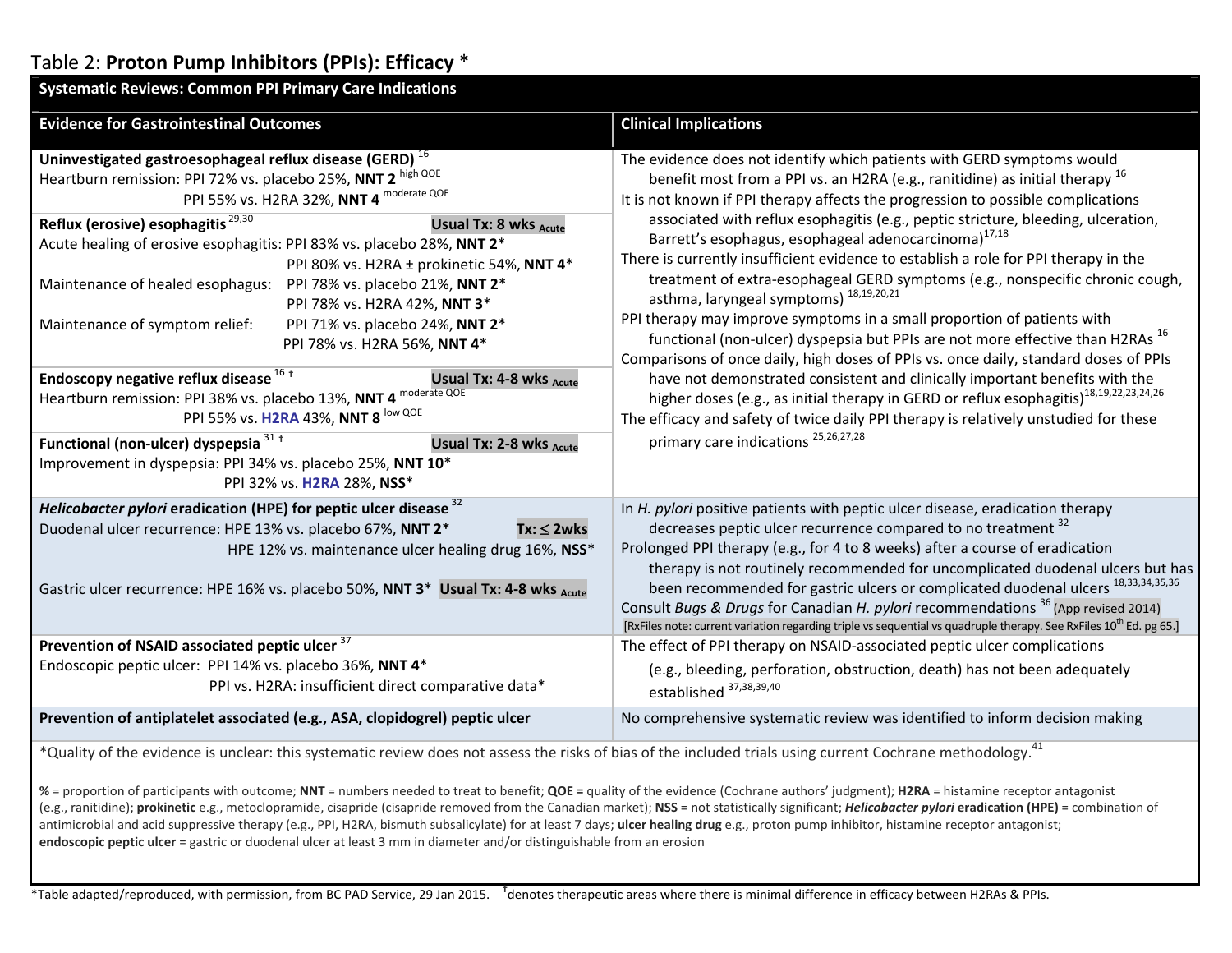## Table 3: **Proton Pump Inhibitors (PPIs): Adverse Events** \*

| <b>Observational Studies: PPI Adverse Events</b>                                                                                                                                                                                                                                                                                                                                                                                        |                                                                                                                                                                                                                                                                                                                                                                                                                                                                                    |                                                                                                                                                                                                          |  |  |  |
|-----------------------------------------------------------------------------------------------------------------------------------------------------------------------------------------------------------------------------------------------------------------------------------------------------------------------------------------------------------------------------------------------------------------------------------------|------------------------------------------------------------------------------------------------------------------------------------------------------------------------------------------------------------------------------------------------------------------------------------------------------------------------------------------------------------------------------------------------------------------------------------------------------------------------------------|----------------------------------------------------------------------------------------------------------------------------------------------------------------------------------------------------------|--|--|--|
| <b>Potential Risk</b>                                                                                                                                                                                                                                                                                                                                                                                                                   | <b>Evidence</b>                                                                                                                                                                                                                                                                                                                                                                                                                                                                    | <b>Clinical Implications</b>                                                                                                                                                                             |  |  |  |
| <b>Enteric Infections</b><br>Clostridium difficile<br>infection (CDI),<br>Campylobacter,<br>Salmonella                                                                                                                                                                                                                                                                                                                                  | Systematic review (51 studies): increased risk of CDI in community and<br>hospitalized patients, OR 1.65 (95% CI 1.47 to 1.85) <sup>42</sup><br>Three additional systematic reviews report similar results <sup>43,44,45</sup><br>Recurrent CDI risk was also increased, OR 2.51 (95% CI 1.16 to 5.44) <sup>41</sup><br>Systematic review (4 studies): increased risk of enteric infections including<br>Salmonella and Campylobacter, OR 3.33 (95% CI 1.84 to 6.02) <sup>46</sup> | Reassess PPI indication in patients with CDI and in elderly,<br>hospitalized patients with risk factors for enteric<br>infections 36,45,47<br>2012 Health Canada, 2012 U.S. FDA Warning <sup>48,49</sup> |  |  |  |
| <b>Fractures</b>                                                                                                                                                                                                                                                                                                                                                                                                                        | Systematic review: increased risk of hip fractures (9 studies), OR 1.25 (95% CI 1.14<br>to 1.37), and vertebral fractures (4 studies), OR 1.50 (95% CI 1.32 to 1.72) <sup>50</sup>                                                                                                                                                                                                                                                                                                 | Ensure a clear indication for PPI use in patients with risk<br>factors for fracture <sup>51</sup><br>2011 US FDA Warning, 2013 Health Canada Warning 52,53                                               |  |  |  |
| Pneumonia<br>community or<br>hospital acquired                                                                                                                                                                                                                                                                                                                                                                                          | Systematic review (8 studies): increased risk of pneumonia, OR 1.27 (95% CI 1.11 to<br>$1.46$ ) <sup>54</sup><br>Meta-analysis (8 studies): in new users of NSAIDs prescribed PPIs the risk of<br>hospitalization for community acquired pneumonia was not significantly<br>increased, OR 1.05 (95% CI 0.89 to 1.25) <sup>55</sup>                                                                                                                                                 | Conflicting evidence; should not preclude use of a PPI where<br>there is a compelling indication <sup>51,56</sup><br>2016 Observational study, suggests association, not<br>causation. <sup>68</sup>     |  |  |  |
| Spontaneous<br><b>Bacterial Peritonitis</b>                                                                                                                                                                                                                                                                                                                                                                                             | Systematic review (8 studies): increased risk of spontaneous bacterial peritonitis in<br>hospitalized patients with cirrhosis, OR 3.15 (95% CI 2.09 to 4.74) <sup>57</sup>                                                                                                                                                                                                                                                                                                         | Ensure a clear indication for PPI use in patients with<br>cirrhosis <sup>36,57</sup>                                                                                                                     |  |  |  |
| Hypomagnesemia                                                                                                                                                                                                                                                                                                                                                                                                                          | Systematic review: since 2006, 36 case reports of hypomagnesemia with severe<br>symptoms including paresthesia, seizures, and arrhythmia <sup>58</sup><br>Case control study: patients aged ≥ 66 hospitalized with hypomagnesemia were<br>more likely to be current users of PPIs, OR 1.43 (95% CI 1.06 to 1.93) <sup>59</sup>                                                                                                                                                     | Consider discontinuing PPI therapy in cases of unexplained,<br>severe hypomagnesemia <sup>56</sup><br>2011 U.S. FDA Warning 60                                                                           |  |  |  |
| <b>Acute Interstitial</b><br><b>Nephritis / CKD</b>                                                                                                                                                                                                                                                                                                                                                                                     | Systematic review: 60 cases of acute interstitial nephritis identified over a<br>15 year time frame <sup>61</sup> {Update <sup>Jan16</sup> . Observational 14 year trial suggests 1 CKD risk<br>for PPI users, unadjusted HR = 1.45 $_{95\%}$ c <sub>1.11-1.90</sub> ; risk persisted for all analysis. <sup>66</sup> }                                                                                                                                                            | In PPI users with unexplained interstitial nephritis, an<br>adverse reaction to the PPI should be considered <sup>62</sup><br>Ensure a clear indication for long-term PPI use.                           |  |  |  |
| <b>Vitamin B12</b><br><b>Deficiency</b>                                                                                                                                                                                                                                                                                                                                                                                                 | Case control study: exposure to $\geq 2$ years of PPI therapy increased the risk of a new<br>diagnosis of vitamin B12 deficiency, OR 1.65 (95% CI 1.58 to 1.73) <sup>63</sup>                                                                                                                                                                                                                                                                                                      | Screening reasonable for elderly or malnourished<br>47,52<br>patients                                                                                                                                    |  |  |  |
| Notes:<br>This is not an exhaustive list of all associated harms, but constitutes adverse events reported in systematic reviews or in regulatory warnings (e.g., Health Canada).<br>16.29.30.31<br><u>in Coold in the line of the company of the college of the college of the college of the college of the college of the college of the college of the college of the college of the college of the college of the college of th</u> |                                                                                                                                                                                                                                                                                                                                                                                                                                                                                    |                                                                                                                                                                                                          |  |  |  |

In Cochrane systematic reviews, reporting of PPI adverse events was incomplete with generally fewer RCTs contributing data to the safety versus the efficacy analyses. Information on longer term, rare, or serious harms come from observational studies which may not establish causation. <sup>64</sup>

{Update Feb16. Observational data raises question about a possible link between regular PPI use and risk of dementia 67 & pneumonia 68}

When a strong indication for PPI therapy cannot be identified, clinical decision making should include consideration of possible clinically relevant harms. <sup>65</sup>

**OR** = odds ratio (associated risk in PPI users vs. non-users); **CI** = confidence interval; **U.S. FDA** = U.S. Food and Drug Administration; **NSAIDs** = non-steroidal anti-inflammatory drugs

\*Table reproduced from BC PAD Service, 29 Jan 2015. Used with permission.

ACKNOWLEDGMENTS: We would like to thank those who contributed to the development & review of this newsletter including: the BC PAD Service, the Vermont Academic Detailing Service, C Bell, medSask, Dr. S. Haimanot (GI), Dr. **DISCLAIMER:**: The content of this newsletter represents the research, experience and ophions of the authors and on those of the Board on the Board or Administration of Saskatoon Health Region (SHR). Neither the authors nor difer party of such information. Any use of the newsletter will imply acknowledgment of this disclaimer and release any responsibility of SHR, its employees, servants or agents. Readers are encouraged to confirm the information contai